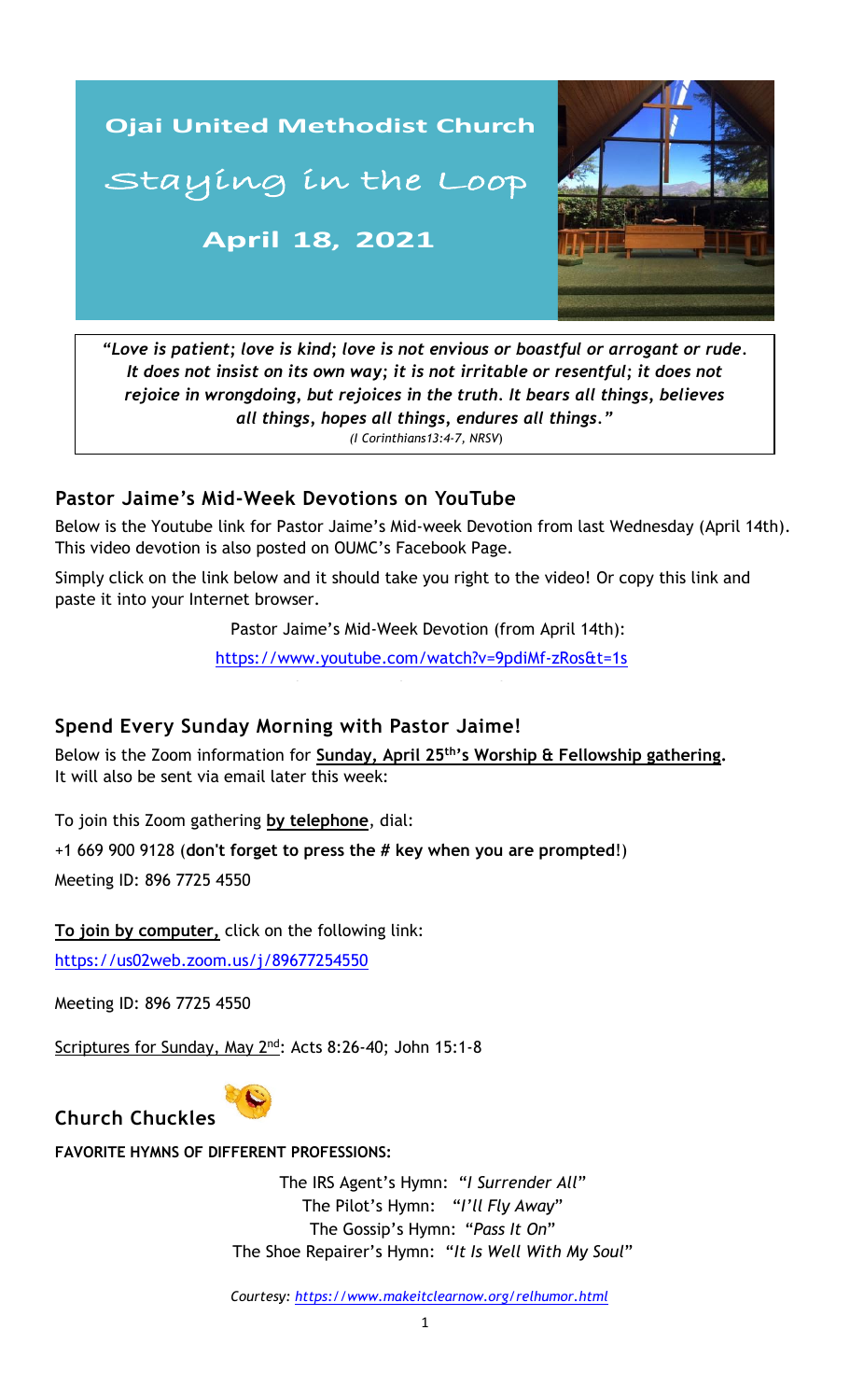# *Repaving the Way... to Church!*

With OUMC preparing to open for indoor services after a prolonged absence due to the pandemic, the Church Board has made the decision to proceed with finishing the repaving of the church parking lot!

 The repaving project will help minimize the projected increase in insurance costs as well as protect our parking lot users from potential injury. This project is long overdue! Per the Church Board, the funds for the repaving will come from the money donated for the parking lot supplemented with money borrowed from the church investments. **The project will begin on April 19th with completion scheduled for April 23rd** .

Thank you to all that have contributed to our parking lot fund or who have worked on fundraisers where the funds have been contributed to the parking lot fund!



# **Pray Unceasingly…**

Although we are not currently able to gather in person to worship or pray, we most certainly can still pray together! As the Apostle Paul wrote in his Epistle to the Romans (Chapter 8), "*Nothing can separate us from the love of God through Christ Jesus*." Prayer connects us all, as God's Children. And nothing can ever separate us!

This week let us be in prayer for each other and for our dear brothers and sisters listed below.

**For strength and health**: Bob Rusch (recovering from bronchitis); Steve Marks (Michael Marks' brother, suffering from heart problems);The family of Lyle Stevenson (Nancy Dennis' brother); Jennie Leidig (recovering from a bad fall and pneumonia); Linda Aldous (recovering from back surgery on March 16<sup>th</sup>); Kevin Ball (Jean Ball's grandson, who suffered a stroke); Greg (friend of Angie, Lee Criger's daughter, recovering from brain surgery); The family of Kathy Pickett (friend of Valerie Tholl's who passed away from cancer); Linda Margeson, Brenda Nelson and Bob Murphy (Marie Forrest's cousins); Jesse Rusch; Lisa (Doreen's niece); Katie (friend of Soni Wright); Carol Longhom; Aleena (granddaughter of the Dennis's); Linda Harris; Laurie King; Stella Lorraine Preston.

**Our homebound friends:** Lorayn Nelson, Robin Chambliss, Bob Unruhe, Norma Mitrany, Elaine Nelson, Allen Spencer, Pauline Malos, Lynn Hernandez, Jeanne Keyser, Pauline Larwood.

**For our Covenant Churches:** Estero Bay UMC (Morro Bay) and Pastor Stephen Meadors; Magnolia Park UMC (Burbank) and Pastor Chris Fracchiolla.

**For our Church Leadership:** North District Office; Rev. Jim Powell; staff and district leaders; Cal-Pac Conference; Bishop Grant Hagiya; staff and conference leaders.

#### **Other prayers:**

uncertain; all who are navigating how to remain connected with loved ones; Immigrants and All those effected by COVID-19; all people in the work field battling and working with COVID-19 head on; all who are quarantined; all who are alone in hospitals; all who are facing financial issues due to loss of jobs and/or unemployment; all who are feeling anxious and their families; a sense of community among students; our UMC Denomination; Veterans those serving and their families; Ojai's Homeless neighbors; the continued actions of justice in the Black Lives Matter movement; the young people who are demanding change with respect, peace, and their powerful voices; for the mental health and stability of all people during these trying times…

#### *GOD… IN YOUR MERCY… HEAR OUR PRAYERS. AMEN!*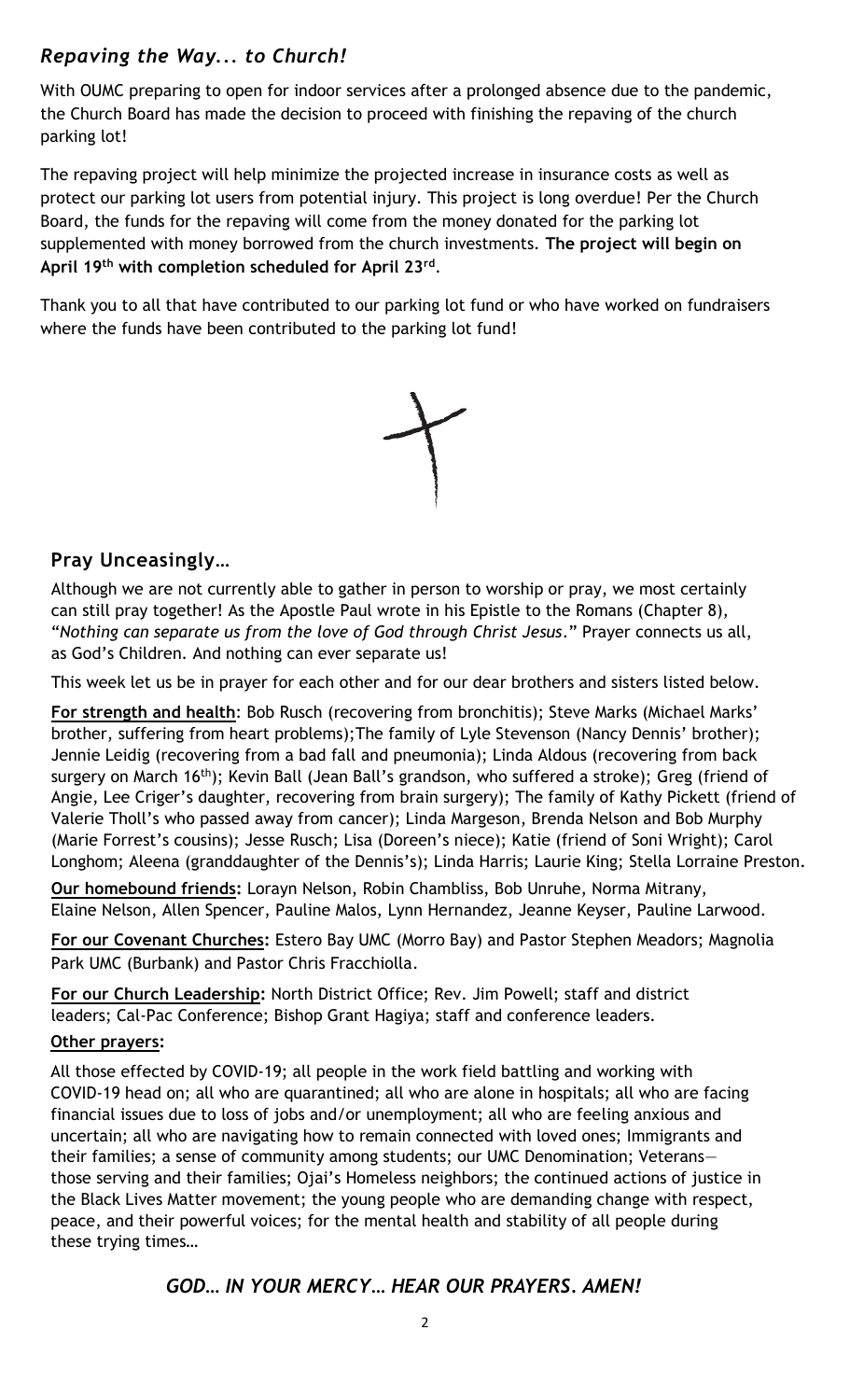# *From the Pastor's Desk...*

There's a story about a preacher who was admiringly regarded for always finishing his services right at noon. Then one Sunday, the *unthinkable* happened: he preached until 12:30p.m.! On the way out, one of his parishioners angrily inquired, "What *happened* to you? Why'd you preach so long?" The preacher answered, "For years I've always put a candy mint in my mouth as the service started, and I would tuck it away under my tongue. It was always gone exactly at noon. That way, I never had to look at the clock, or worry about what time it was. But this Sunday the candy mint didn't go away… and I finally realized that I had put a *button* in my mouth."

Preachers aren't the *only* ones who have to keep track of time. We *all* do. Calendars and clocks have become our "masters" in modern society. And, as slaves to allocated blocks of time we live at an increasing distance from the ancient but timeless understanding that each day, each moment, is an unearned gift from a gracious God, rather than a commodity to be traded or spent for something else.

Ecclesiastes 3:1-8 catalogs various seasons of life: 28 of them arranged in sharp contrast to one another, and yet each an undeniable part of human existence. For the writer of the book of Ecclesiastes, things are the way they are, set in motion by God. The universe unfolds according to its own inner logic and set of seasons.

Only God knows why existence is set up the way it is. In the face of an inscrutable world created by an inscrutable God, no one should waste energy railing against life; instead, the writer advises, "The best thing to do is to be happy and enjoy yourself for as long as you can." That is theological advice at its practical best! Since there are so many things over which we have no control, it's wise to be happy, and to look for joy. In addition to not worrying about what we can't control and enjoying the gifts God gives us, Ecclesiastes' other prescription for life is that always and forever we are to stand in awe before God, from whose mighty acts, nothing can be added or taken away. God is the creator of time. God sets the rhythm of reality – the time to mourn, the time to dance, the time to gather in, and the time to let go.

Jesus said, "Love your enemies; do good to those who persecute you." *This* is the time – *now* is the time in our society – not to answer evil with evil, and ugliness with ugliness. This is the time for the reconciling love of God to be released into the atmosphere with new energy and life – through you and through me.

For everything there is a season, and a time for every purpose under heaven. Yesterday is but a memory, and tomorrow but a vision. But today – *well-lived* – makes every yesterday a memory of happiness, and every tomorrow, a vision of hope." Amen!

Yours in Christ,

Pastor Jaime